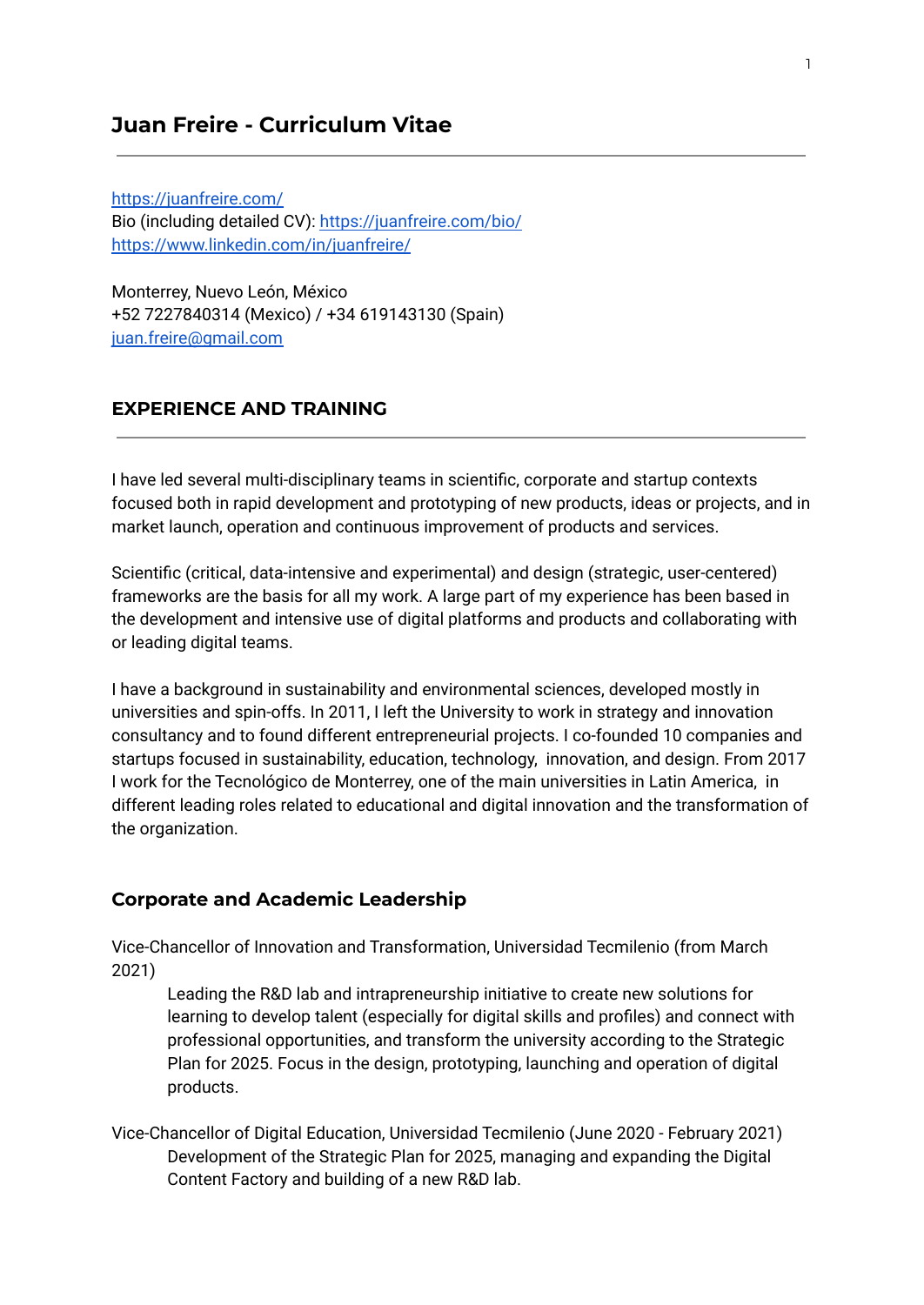Academic and International Dean of the Business School, Tecnológico de Monterrey (July 2017 – May 2020)

Leading the design and implementation of the challenge-based, active-learning Tec21 educational model (involving the definition of the academic portfolio, the complete design of programs and the student and learning experience) and managing several international initiatives.

Leader of the Strategic Initiative for Learning Platforms and Digital Acceleration, Tecnológico de Monterrey (January – July 2020)

Creation of a task force, design of the strategy for the digital acceleration of the institution (including two universities) and planning of the starting projects.

Visiting Professor of the School of Humanities and Education, Tecnológico de Monterrey (2016).

Participating as an expert in the creation of the SlowU initiative devoted to the application of citizen innovation and labs for the transformation of the university and its relationships with the society.

Chief Innovation Officer of the Barrabés group and the co-founder of Barrabés Next Leading projects in consultancy for the transformation and innovation in organizations (especially large corporations).

Digital Economy Chair of the EOI School of Industrial Organization Creating the strategy and action plan and managing the activities related to the Digital Economy of the main public business school in Spain.

## **Entrepreneurship**

I have co-founded 10 companies and startups:

Teamlabs, a company that develops learning labs and is a member of the international network of entrepreneurial education Mondragon Team Academy.

Working in all aspects of product design and operation of the company (both B2B and B2C) and leading the strategy, alliances and business development.

inViable, scientific-creative agency that designs technologies for sustainability and collective action.

Leading the strategy and part of the team of several projects related to environmental and life cycle assessment, data visualization and creation of learning platforms for several clients (including the United Nations or European Cultural Foundation).

EduCaaS, a digital platform for creative and team-based learning based on free software and microservices.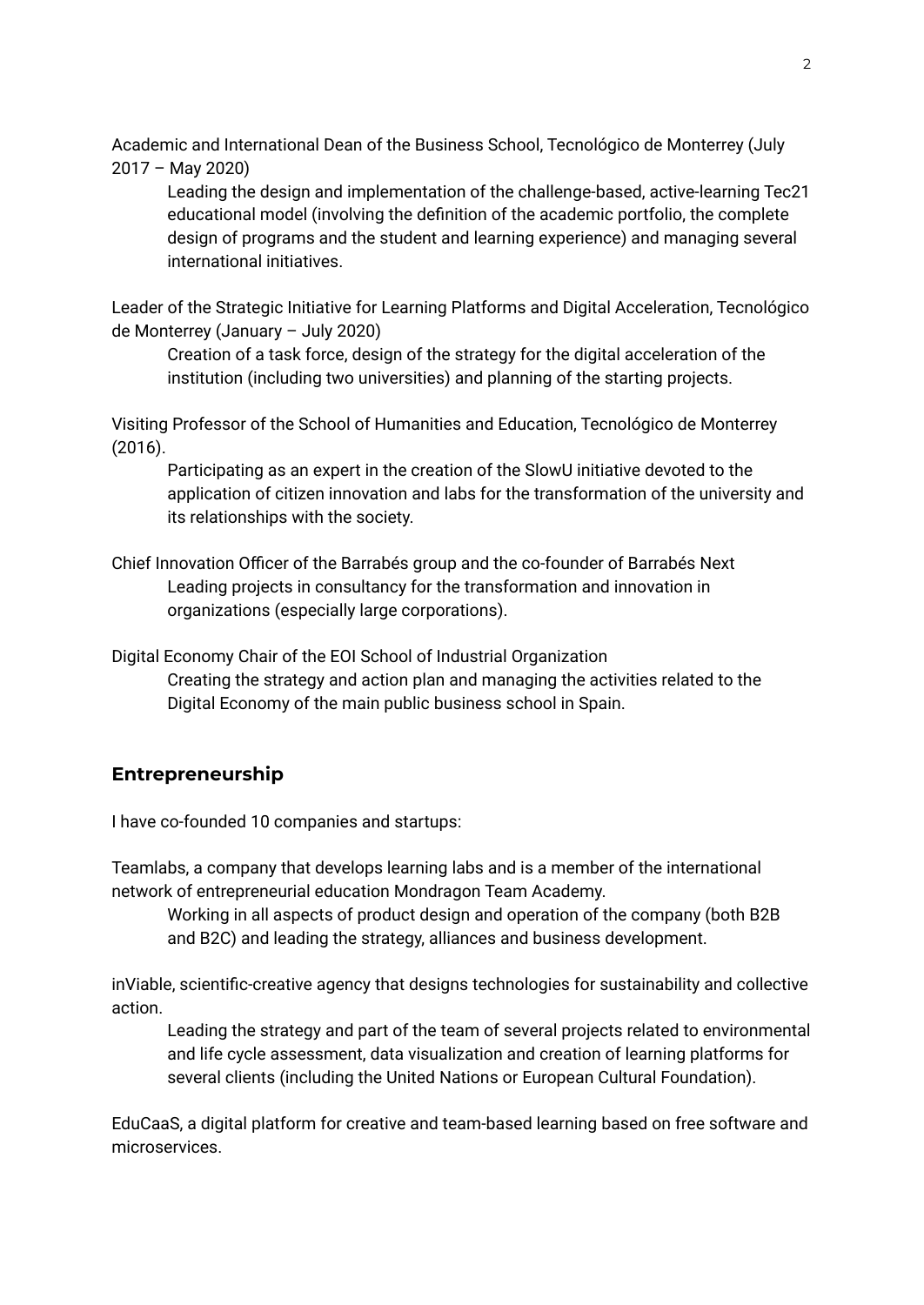Developing the company and product strategy, and prototyping with different institutional clients.

Lonxanet (university spin-off), a digital marketplace for direct commercialization of artisanal fishing products integrating the supply chain

Development of business plan, attraction of investment, management of strategic alliances and partners (from fishing guilds to logistical operators) and launching of operations.

Fismare (university spin-off), a consultancy specialized in marine environmental and fisheries management.

CEO and strategic leadership of teams and projects.

Kartenn (university spin-off), agency developing solutions based in Geographical Information Systems and remote sensing for environmental and territorial management CEO and strategic leadership of projects.

Laboratorio de Tendencias, consulting, research and training services about social, technological, business and political trends.

Partner with Antoni Gutiérrez-Rubí.

mmodulUS, a furniture design brand open-source and modular. CEO, product design and management, and commercial launching.

XTribe, design of learning programs with universities, companies and civic orgs to transform education through entrepreneurship, technology and critical thinking.

Co-CEO and leader of product design and development and alliances with universities.

## **Scientific research in sustainability**

My passion for the ocean led me to become a Marine Biologist and to get a PhD in Environmental Biology. I developed a university career in Spain from 1990 to 2011, being leader of a research group on Marine Resources and Fisheries, professor, Dean of a Science Faculty at University of A Coruña and co-founder of 3 spin-offs. As a result of my scientific activity, I have participated in 48 research projects (almost half as a principal investigator) and published more than 200 articles and books, mostly in international scientific journals  $(h$ -index = 44).

My expertise include natural resource and ecosystem management, marine animal biology for conservation and fisheries management, community-based environmental governance, earth observing systems and ecological modeling. My scientific work focused in the development of science for citizens in several areas of research, while working simultaneously on business and activist projects related to environmental conservation and management with fishers in different places around the world.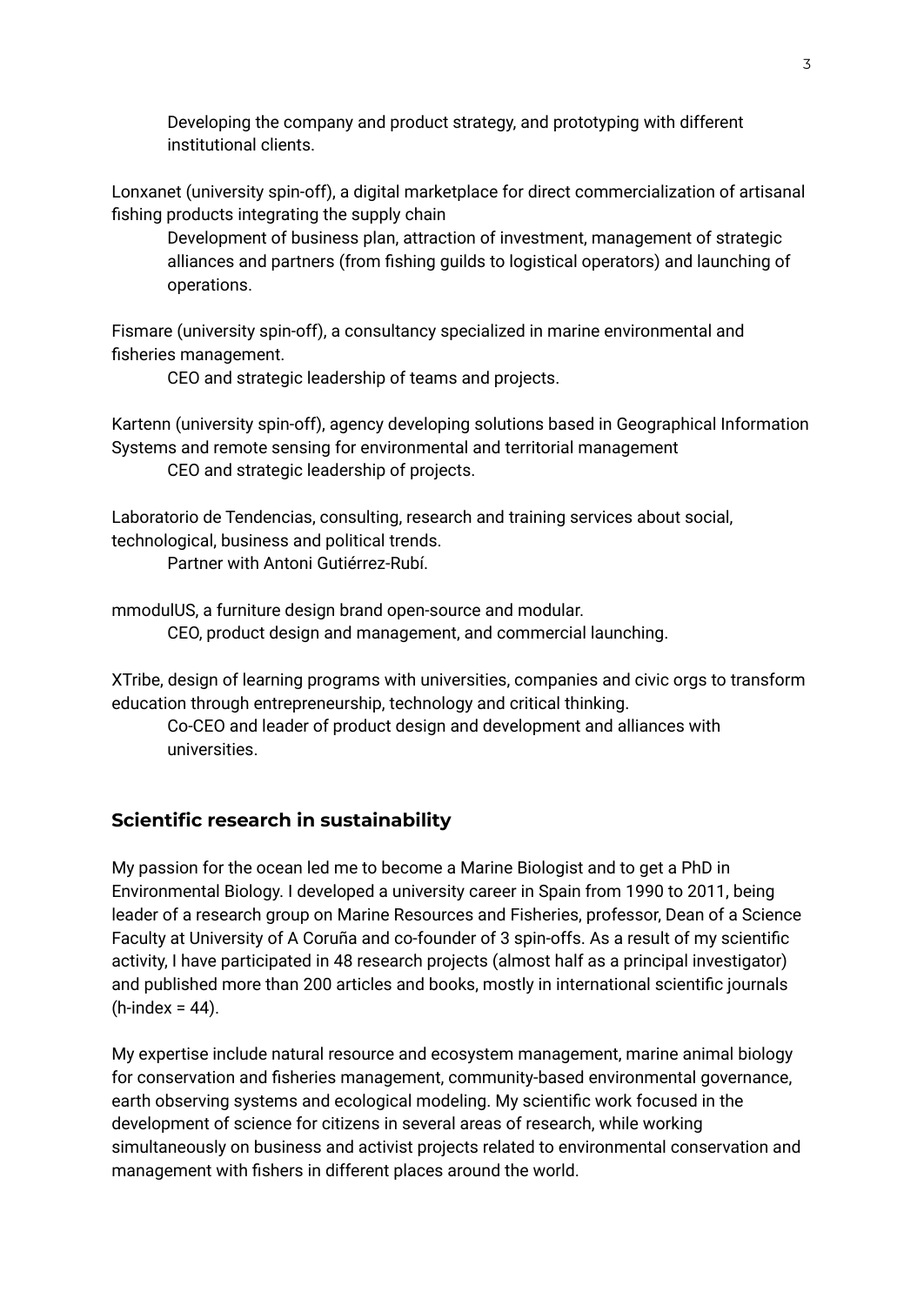### **Other activities**

I have been an advisor in different projects of the European Cultural Foundation (2013-2018), part of the Venture Board of Ashoka España (2015-21), developed projects with the International University of Andalusia and Medialab-Prado Madrid and as curator for different cultural institutions.

I collaborated actively with several universities, among others Director of the Chair of Digital Economy of the Escuela de Organización Industrial, Director of the Master of Strategic Design of the Istituto Europeo de Design (IED) Madrid and occasional lecturer for different universities (IE University Spain, Universidad de Medio Ambiente México, Universidade de Vigo Spain …).

I was a fellow of e-Cultura, a company dedicated to cultural management for territorial development, and advisor of the companies The Beta Factor, Henkô Experience and Zemos98. I have worked as a consultant with companies, public institutions and NGOs and frequently participated in conferences, workshops and courses as an analyst and futurist of social and economic trends associated with the processes of technological and social change.

I have collaborated with the digital media Soitu.es and ADN.es, and occasionally with different Spanish media.

#### **ACADEMIC TRAINING**

4. Team Mastery. Universidad de Mondragón (Spain) and Tiimiakatemia (Team Academy), University of Jyväskylä (Finland). 2012-2013

3. PhD Biology. Doctorate Extraordinary Prize (PhD in Biology, 1993-94 and 1994-95) of the University of A Coruña. University of A Coruña, Faculty of Sciences. Doctoral program: Environmental Biology. Grade: "Apto cum laude por unanimidad". Date of defense: December 1993

2. Grade in Biological Sciences. Modality: Master of Science Thesis. University of Santiago de Compostela, Faculty of Biology. Grade: "Sobresaliente". Date of defense: July 1989

1. Bachelor in Biological Sciences. Extraordinary Bachelor Prize of the University of Santiago de Compostela. First National Prize of Studies in Biological Sciences. University of Santiago de Compostela, Faculty of Biology. Date of completion: June 1989.

#### **BUSINESS CREATION HISTORY**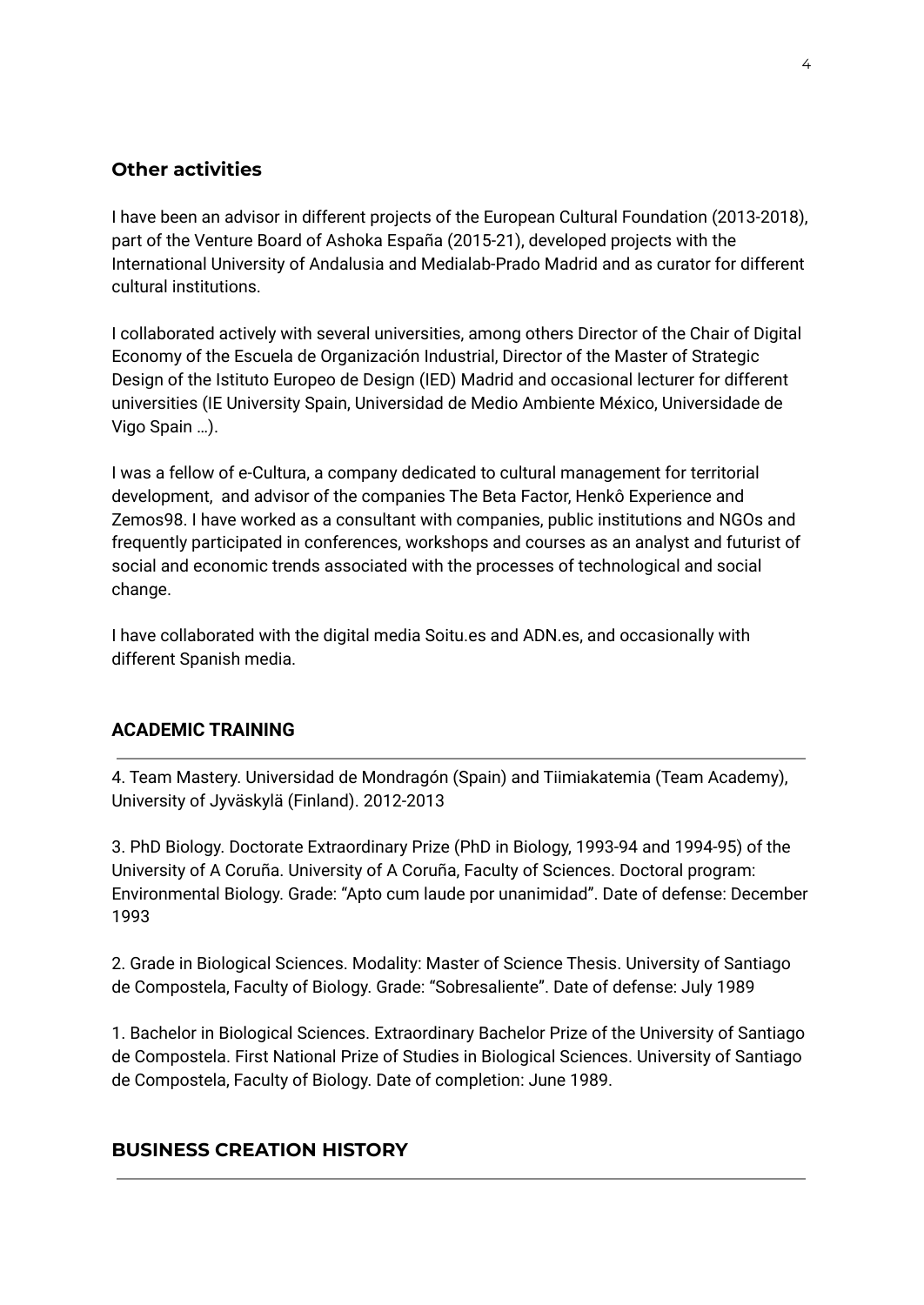- 10. [XTribe](http://www.xtribe.university/) (2016-2018)
- 9. [EduCaaS](http://www.educaas.io/) (2016-2018)
- 8. [inViable](http://www.inviable.is/) (2015-)
- 7. [mmodulUS](http://www.mmodulus.com/) (2013-2015)
- 6. [Teamlabs](http://www.teamlabs.es/) (2012-2020)
- 5. [Barrabés](http://www.barrabesnext.com/) Next (2012-2013)
- 4. [Kartenn](http://www.kartenn.es/) (2012-2016)
- 3. Laboratorio de [Tendencias](http://www.laboratoriodetendencias.com/) (2009-2016)
- 2. Fismare Innovación para la [Sostenibilidad](http://www.fismare.com/) SL (2006-2011)
- 1. [Lonxanet](http://www.lonxanet.com/) Directo SL (2001-2011)

## **LEADERSHIP AND EMPLOYMENT HISTORY**

21. Vice Chancellor of Innovation and Transformation, [Tecmilenio](https://www.tecmilenio.mx/). March 2021 -

20. Vice Chancellor of Digital Education, [Tecmilenio](https://www.tecmilenio.mx/). June 2020 - February 2021.

19. Leader of the Strategic Initiative for Learning Platform and Digital Acceleration of the [Tecnológico](http://www.tec.mx/) de Monterrey. January July 2020.

18. Academic and International Associate Dean. Business School, [Tecnológico](http://www.tec.mx/) de [Monterrey.](http://www.tec.mx/) July 2017 - May 2020.

17. Leader of the Master of [Strategic](http://www.apple.es) Design of the Istituto [Europeo](http://iedmadrid.com/) de Design (IED) in Madrid. January 2017 - October 2018.

16. Co-leader of [EduCaaS](http://www.educaas.io/). May 2016 - July 2018.

15. Co-leader of [XTribe.](http://www.xtribe.university/) April 2016 - July 2018.

14. Distinguished Professor of the School of Humanities and Education of the [Tecnológico](http://www.apple.es) de [Monterrey](http://www.apple.es). January 2016 - December 2016.

13. Leader of Strategy and Business Development of [Teamlabs.](http://www.teamlabs.es) September 2012 - February 2016.

12. Chief Innovation Officer of [Barrabés](http://www.barrabesnext.com/) Next. February 2012 - June 2013.

11. Chief Innovation Officer of [Barrabés](http://www.barrabes.biz/) group. February 2011 - February 2012.

10. Chair of Digital Economy of the Escuela de [Organización](http://www.eoi.es/) Industrial (EOI), Madrid. March 2009 - December 2010.

9. CEO of Fismare Innovación para la [Sostenibilidad](http://www.fismare.com/). May 2006 - January 2011.

8. Dean of the Faculty of Sciences, University of A Coruña. January 2004 - February 2005.

7. Leader of the Research Group "Marine Resources and Fisheries". January 2003 - May 2011.

6. Vice Dean of Biology of the Faculty of Sciences, University of A Coruña. June 1999 - January 2004.

5. Associate Professor ("Profesor Titular"), Zoology. University of A Coruña, Faculty of Sciences. May 1997 - February 2012 (on leave from March 2012).

4. Secretary of the Department of Animal and Plant Biology and Ecology of the University of A Coruña. April 1992 - June 1996 and June 1998 to June 1999.

3. Interim Associate Professor, Animal Biology. University of A Coruña, Faculty of Sciences. October 1994 - May 1997.

2. Assistant Professor ("Profesor Ayudante"), Animal Biology. University of A Coruña, Faculty of Sciences. March 1992 - Octber 1994.